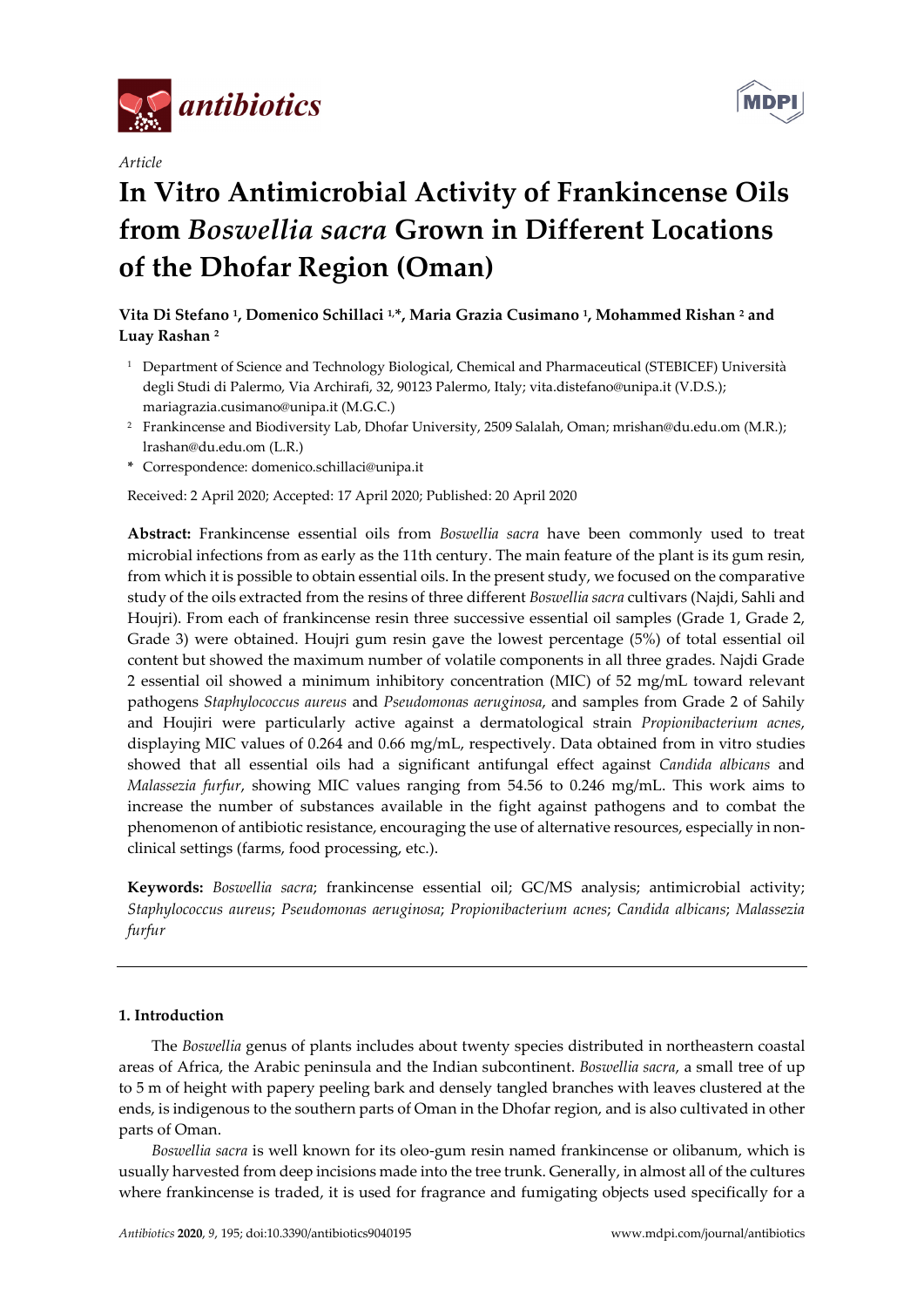religious purpose. In traditional medicine, frankincense has a unique place amongst remedies for the treatment of many disorders (dermatological, gastric, hepatic, rheumatoid arthritis, etc.) [1].

Investigation of the pharmacological activities of essential oils of different *Boswellia* ssp. resins reveals a wide range of medicinal uses. In particular, *B. sacra* has been used as an analgesic, antioxidant, cardio protective substance and an anti-inflammatory [2–4]. Frankincense essential oils have been commonly used to treat microbial infections from as early as the 11th century, and some authors have studied the effect of frankincense on urinary tract infections [5]. Resin essential oils have an antimicrobial activity against important human pathogens, both bacterial and fungal organisms, such as *Staphylococcus aureus*, *Escherichia coli*, *Proteus vulgaris* and *Candida albicans* [6,7]. *B. sacra* oil also shows significant activity on *Aspergillus parasiticus* and *Aspergillus flavus* growth, and consequently suppresses aflatoxin production [8].

There are various compounds detected in *Boswellia* species based on several factors, which include color, purity, aroma, clump size, age of the tree, season of harvest and the geographical location of the plant source. The essential oil of *B. sacra* contains a high proportion of monoterpenes (97.3%). The common compounds include  $\alpha$ - and β-pinene, limonene, myrcene, linalool and others.

Başer [9] claimed that octyl acetate (39.9%) was the main constituent, followed by 1-octanol (11.9%). Al-Harrasi [10] found limonene (33.5%) and (*E*)-β-ocimene (32.2%) to be the predominant compounds in olibanum from *B. sacra*. Camarda et al. [6] also reported limonene to be the dominant substance, albeit at half the abundance found by Al-Harrasi (18.2%). Furthermore, Camarda identified  $α$ -pinene as the second most abundant substance (15.1%). Al-Saidi identified  $α$ -pinene as the main volatile component, followed by octyl acetate (13.4%) [11].

Omani resin is commercially available in *B. sacra* different accessions, under the local names Houjri, Najdi, and Sahli or Shaebi (Figure 1), based on different geographic locations in Dhofar from where the resins are harvested. Houjri, the first grade resin, has the lightest color and a larger clump size, is collected from trees growing in the north of the Samhan mountains, and is the most expensive. Najdi, the second resin, has a pale yellow color and is collected from the plateau behind the Dhofar mountains. Finally, Sahli or Shaebi, which also has a darker color, is collected from the valleys and is the cheaper one.

In the present investigation, we report on the comparative study of the constituents of frankincense essential oil from three different cultivars grown in various agro-climatic conditions in the Dhofar region in Southern Oman, on the eastern border with Yemen. In addition, the authors compared in vitro antibacterial and antifungal activities of *B. sacra* resin essential oils, with the goal to find new strategies in the struggle against antibiotic-resistant microorganisms.



**Figure 1.** Omani commercially available *B. sacra* resin samples: A Houjri, B Najdi, and C Sahli/Shaebi.

#### **2. Results**

In Table 1, the essential oil yields from three different frankincense gum cultivars, called Najdi, Sahli and Houjri, are shown. The samples were subjected to three successive hydrodistillations (2, 4, 6 h) to obtain three corresponding essential oils that were called Grade 1, Grade 2 and Grade 3. The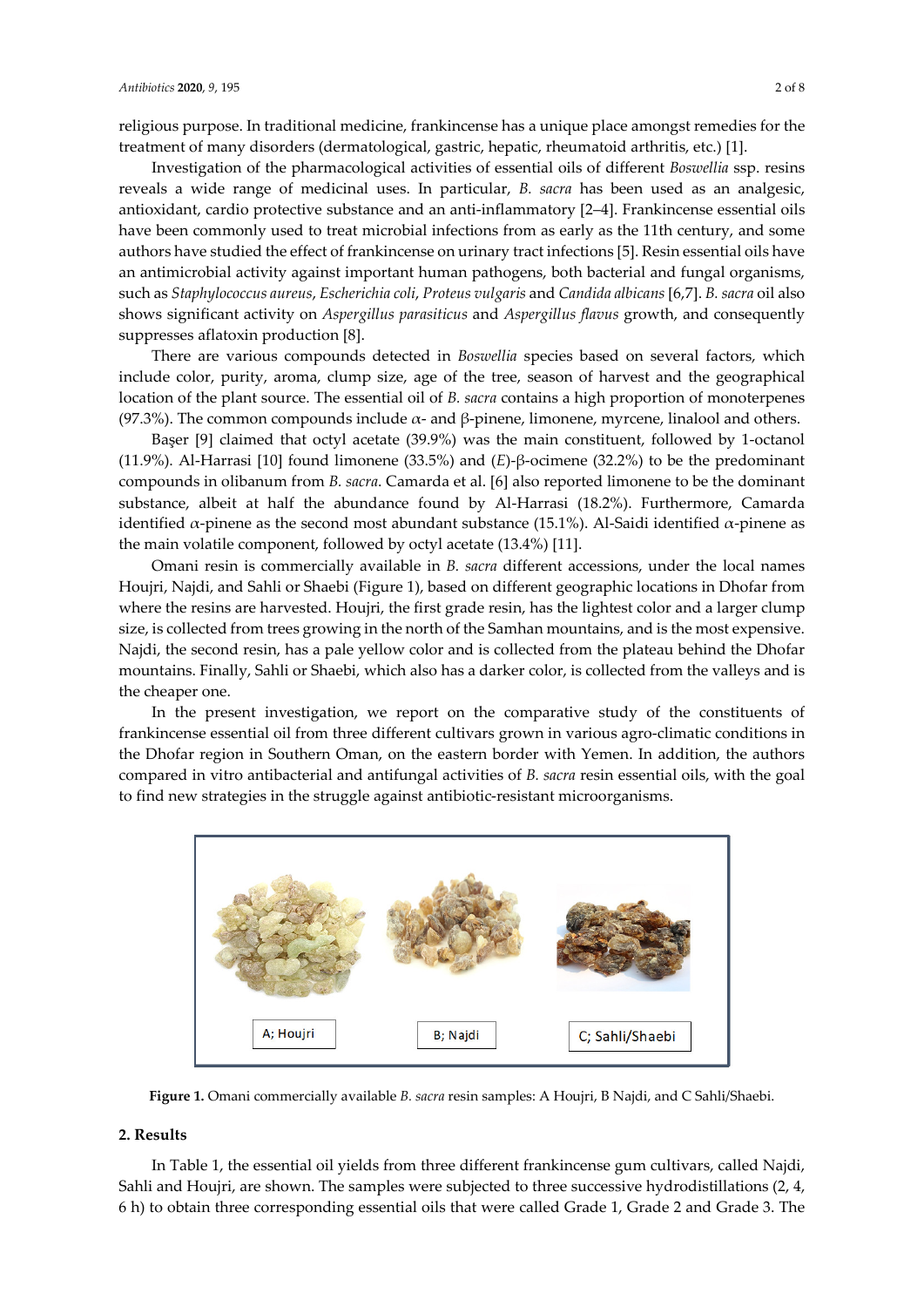essential oils from *B. sacra* oleogum resins were obtained in yields of 8.92–12% (*w*/*w*) in Grade 1. Regarding Grade 2 essential oils, Najdi recorded the highest percentage of 2.20% (*w*/*w*), followed by Sahli, of 2.08% (*w*/*w*). Grade 3 showed the lowest yield percentages of 0.40–0.72% (*w*/*w*) of essential oils (Table 1). However, Grade 1 essential oil samples recorded much higher yield values in comparison to values mentioned in the literature [11]. The essential yields of hydrodistilled *B. sacra* oleo gum resin are comparable to a previous study [10].

**Table 1.** Percentage yields of essential oils obtained from three different frankincense gum cultivars called Najdi, Sahli and Houjri, subjected to three successive hydrodistillations.

|                                         | Percentage Yield of Essential Oils $\left(\% w/w\right)$ |       |        |  |  |  |
|-----------------------------------------|----------------------------------------------------------|-------|--------|--|--|--|
| <b>Hydrodistillation Extract (Time)</b> | Najdi                                                    | Sahli | Houjri |  |  |  |
| Grade 1 (2h)                            | 9.32                                                     | 12.0  | 8.92   |  |  |  |
| Grade 2 (4h)                            | 2.20                                                     | 2.08  | 1.48   |  |  |  |
| Grade 3 (6h)                            | 0.68                                                     | 0.40  | 0.72   |  |  |  |
| Total                                   | 12 20                                                    | 14.48 | 11 12  |  |  |  |

All the essential oil samples were investigated and compared for the presence of volatile components, see Table 2. The data obtained from gas chromatography–mass spectrometry (GC/MS) analysis of Grade 1 essential oil indicate the presence of more than 30 components. These chemical components were grouped into three categories, namely monoterpenes, diterpenes and sesquiterpenes.

## *2.1. Composition of Resin Essential Oils*

In the case of the cultivar Najdi, a total of 23 active components were identified in the Grade 1 essential oil by GC/MS analysis. The highest percentage was reported for α-pinene, followed by δ-3 carene, camphene and β-pinene (79.59%, 9.94%, 3.23%, and 2.39%, respectively). In the Grade 1 essential oil of Sahli, GC/MS data showed that 29 constituents were present in the essential oil. The major components were α-pinene (78.69%), sabinene (7.78%), camphene (2.66%), limonene (2.31%) and β-pinene (2.66%). In the case of Houjri, GC/MS reports 37 volatile components, which is the highest number compared to Najdi and Sahli with α-pinene, followed by sabinene, camphene,  $β$ pinene, δ-3-carene and cis-verbenol (71.09%, 7.63%, 3.00%, 2.17%, 2.16% and 1.85%, respectively). Data are shown in Table 2.

In Grade 2 essential oil, a sensible reduction of monoterpenes was reported in comparison to Grade 1 essential oil. In all cultivars the major components  $\alpha$ -pinene, camphene, β-pinene and δ-3carene decrease, and the sesquiterpens β-elemene and β-eudesmene increase with a successive 4 h of hydrodistillation.

Grade 3 essential oils show a% reduction in monoterpens ( $\alpha$ -pinene, camphene, β-pinene and δ-3-carene) in three cultivars, while at the same time the content in % of sesquiterpenes (β-elemene, βeudesmene,  $γ$ -cadinene) is increased. The highest percentage was recorded for  $α$ -pinene. Table 2 shows the results.

**Table 2.** Chemical constituents identified in Grade 1, 2 and 3 (respectively 2, 4 and 6 h hydrodistillation time) oleogum resin essential oils. RI = retention index relative to C8–C36 *n*-alkanes on ZB-WAX column,  $MS = NIST$  and Wiley library and the literature, tr. = trace (<0.01%).

| Components of<br><b>Essential Oils</b> |          |     | Grade 1 (2h)                          |       |        | Grade 2 (4h) |       |        | Grade 3 (6h) |       |        |
|----------------------------------------|----------|-----|---------------------------------------|-------|--------|--------------|-------|--------|--------------|-------|--------|
|                                        |          |     | Percentage Essential Oil Composition% |       |        |              |       |        |              |       |        |
| Compound                               | RT(min.) | RI  | Naidi                                 | Sahli | Houiri | Najdi        | Sahli | Houiri | Najdi        | Sahli | Houiri |
| n-nonane                               | 6.05     | 900 | $\overline{\phantom{m}}$              |       |        |              |       |        |              |       |        |
| tricyclene                             | 6.65     | 918 | 0.10                                  | 0.16  | 0.20   | 0.10         | 0.21  | 0.08   | 0.08         | 0.11  | 0.20   |
| $\alpha$ -thujene                      | 6.82     | 923 | 0.10                                  | 0.37  | 0.43   | 0.21         | 0.93  | 0.58   | 0.22         | 1.28  | 0.81   |
| $\alpha$ -pinene                       | 7.08     | 930 | 79.59                                 | 78.69 | 71.09  | 77.21        | 73.31 | 63.11  | 64.45        | 61.82 | 62.57  |
| camphene                               | 7.61     | 946 | 3.23                                  | 2.66  | 3.00   | 2.95         | 2.06  | 1.62   | 1.58         | 1.79  | 1.48   |
| thuiadiene                             | 7.74     | 950 | 0.08                                  | 010   | 0.24   | 0.20         | 0.37  | 0.08   | 0.21         | 0.43  | 0.21   |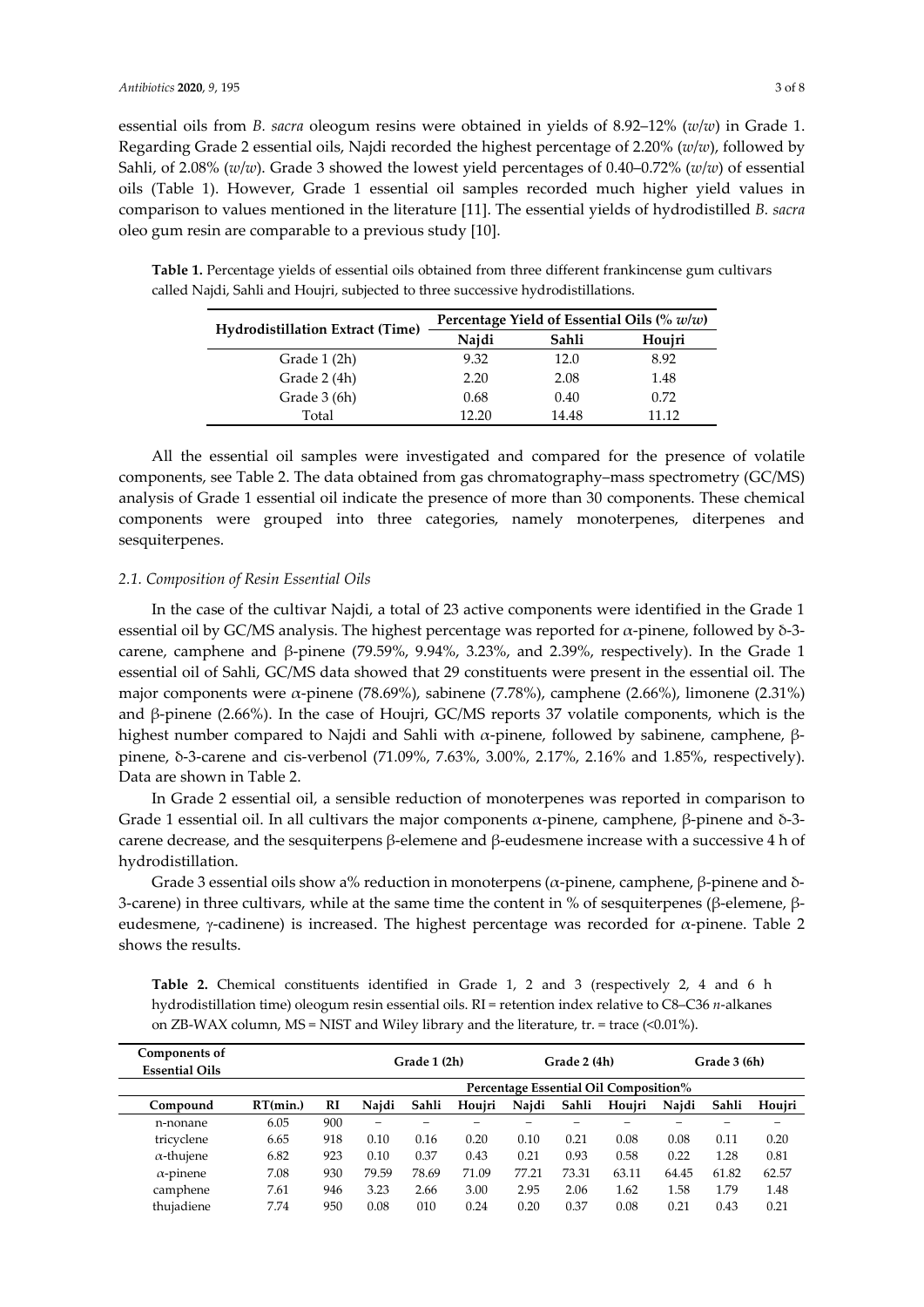| sabinene                | 8.41   | 970  | 0.71 | 7.78                     | 7.63        | 1.05                     | 3.99                            | 2.40                             | 0.42                     | 2.95                     | 2.48                             |
|-------------------------|--------|------|------|--------------------------|-------------|--------------------------|---------------------------------|----------------------------------|--------------------------|--------------------------|----------------------------------|
| $\beta$ -pinene         | 8.58   | 975  | 2.39 | 2.25                     | 2.17        | 1.62                     | 2.31                            | 1.53                             | 1.58                     | 1.96                     | 1.43                             |
| β-mircene               | 9.02   | 988  | 0.35 | 0.16                     | 0.32        | 0.23                     | 0.38                            | 0.36                             | 0.36                     | 0.28                     | 0.14                             |
| n-decane                | 9.45   | 1000 |      | $\overline{a}$           |             | $\equiv$                 | $\overline{a}$                  | $\overline{\phantom{0}}$         | $\equiv$                 | $\overline{\phantom{a}}$ | $-$                              |
| δ-3-carene              | 9.74   | 1007 | 9.94 | 0.41                     | 2.16        | 5.39                     | 0.60                            | 0.83                             | 5.88                     | 0.50                     | 1.82                             |
| p-cymene                | 10.38  | 1023 | 1.55 | 0.67                     | 0.90        | 1.56                     | 0.87                            | 1.49                             | 1.09                     | 1.21                     | 2.60                             |
| limonene                | 10.56  | 1027 | 1.23 | 2.31                     | 0.83        | 1.35                     | 2.88                            | 1.47                             | 1.84                     | 3.53                     | 2.21                             |
| eucalyptole             | 10.68  | 1030 | 0.04 | 0.06                     | 0.14        | 0.02                     | 0.01                            | 0.16                             | 0.01                     | tr.                      | 0.04                             |
| cis-sabinene<br>hydrate | 12.37  | 1070 | tr.  | tr.                      | tr.         | tr.                      | tr.                             | 0.01                             | 0.02                     | 0.04                     | 0.10                             |
| terpinolene             | 12.92  | 1084 | 0.07 | tr.                      | tr.         | 0.05                     | 0.08                            | 0.02                             | 0.30                     | 0.18                     | tr.                              |
| p-cymenene              | 13.13  | 1089 | tr.  | tr.                      | tr.         | tr.                      | tr.                             | tr.                              | tr.                      | tr.                      | tr.                              |
| linalool                | 13.48  | 1097 | 0.01 | 0.17                     | 0.19        | tr.                      | 0.02                            | 0.12                             | tr.                      | 0.02                     | 0.12                             |
| n-undecane              | 13.61  | 1100 |      | $\overline{a}$           |             | $\overline{\phantom{0}}$ | $\overline{a}$                  | $\overline{\phantom{0}}$         | $\qquad \qquad -$        | $\qquad \qquad -$        | $\overline{\phantom{0}}$         |
| fenchone                | 13.93  | 1108 | tr.  | 0.13                     | 0.17        | tr.                      | tr.                             | 0.33                             | tr.                      | tr.                      | 0.17                             |
| $\alpha$ -campholenol   | 14.71  | 1125 | tr.  | 0.21                     | 0.35        | tr.                      | 0.15                            | 0.45                             | tr.                      | 0.24                     | 0.15                             |
| trans-pinocarveol       | 15.29  | 1139 | 0.02 | 0.15                     | 0.71        | 0.09                     | 0.70                            | 1.06                             | 0.12                     | 0.45                     | 0.62                             |
| cis-verbenol            | 15.52  | 1144 | tr.  | $0.80\,$                 | 1.85        | 0.26                     | 0.61                            | 1.73                             | 0.10                     | 0.50                     | 0.84                             |
| pinocarvone             | 16.25  | 1160 | tr.  | tr.                      | 0.02        | tr.                      | tr.                             | tr.                              | tr.                      | tr.                      | 0.04                             |
| cis-sabinol             | 16.69  | 1170 | tr.  | tr.                      | tr.         | 0.01                     | 0.53                            | 0.08                             | 0.37                     | 1.22                     | 0.06                             |
| 4-terpineol             | 17.08  | 1180 | tr.  | 0.28                     | 0.76        | 0.01                     | 1.70                            | 1.50                             | 0.16                     | 2.43                     | 2.27                             |
| p-cymen-8-ol            | 17.41  | 1187 | tr.  | tr.                      | 0.21        | tr.                      | 0.24                            | 0.88                             | 0.01                     | 0.24                     | 0.53                             |
| $\alpha$ -terpineol     | 17.74  | 1195 | 0.01 | 0.18                     | 0.60        | 0.97                     | 0.90                            | 1.42                             | 1.84                     | 1.09                     | 1.34                             |
| n-dodecane              | 18.07  | 1200 |      | $\overline{a}$           |             | $\bar{ }$                | $\qquad \qquad -$               | $\overline{a}$                   | $\qquad \qquad -$        | $\overline{\phantom{a}}$ | $\overline{a}$                   |
| verbenone               | 18.24  | 1204 | tr.  | 0.28                     | 0.92        | tr.                      | 0.53                            | 2.06                             | 0.15                     | 0.69                     | 1.35                             |
|                         | 18.84  | 1218 |      |                          |             |                          |                                 | 0.23                             | 0.01                     |                          | 0.01                             |
| trans-carveol           |        | 1281 | tr.  | tr.<br>0.49              | tr.<br>0.93 | tr.<br>0.72              | tr.                             | 1.49                             | 1.87                     | tr.<br>1.50              |                                  |
| bornyl acetate          | 21.66  |      | 0.31 |                          |             |                          | 1.01                            |                                  |                          |                          | 1.11                             |
| thymol                  | 22.24  | 1294 | tr.  | tr.                      | 0.48        | tr.<br>$\qquad \qquad -$ | tr.<br>$\overline{\phantom{0}}$ | 0.63<br>$\overline{\phantom{0}}$ | tr.<br>$\qquad \qquad -$ | tr.<br>$\qquad \qquad -$ | 0.18<br>$\overline{\phantom{0}}$ |
| n-tridecane             | 22.51  | 1300 |      |                          |             |                          |                                 |                                  |                          |                          |                                  |
| carvacrol               | 22.77  | 1306 | tr.  | tr.                      | 0.11        | tr.                      | tr.                             | 0.19                             | tr.                      | tr.                      | 0.07                             |
| δ-elemene               | 24.39  | 1344 | tr.  | tr.                      | 0.12        | 0.17                     | 0.19                            | $0.74\,$                         | 0.32                     | 0.60                     | 0.32                             |
| $\alpha$ -copamene      | 25.580 | 1371 | 0.02 | $0.04\,$                 | 0.08        | 0.37                     | 0.11                            | 0.22                             | 0.50                     | 0.21                     | 0.25                             |
| β-bourbonene            | 25.90  | 1379 | 0.06 | 0.24                     | 0.09        | 0.46                     | 0.48                            | 0.87                             | 0.96                     | $1.00\,$                 | 0.33                             |
| $\beta$ -elemene        | 26.18  | 1385 | 0.01 | 0.44                     | 0.87        | 1.40                     | 1.18                            | 3.72                             | 4.68                     | 2.79                     | 4.55                             |
| n-tetradecane           | 26.82  | 1400 |      | $\overline{\phantom{0}}$ |             | $\overline{\phantom{0}}$ | $\overline{\phantom{0}}$        | $\overline{\phantom{0}}$         | $\qquad \qquad -$        | $\overline{\phantom{a}}$ | $-$                              |
| β-caryophyllene         | 27.38  | 1414 | 0.07 | 0.28                     | 0.28        | 0.59                     | 0.76                            | 0.73                             | 0.75                     | 1.48                     | 0.64                             |
| $\alpha$ -humulene      | 28.87  | 1450 | tr.  | 0.10                     | 0.11        | 0.41                     | 0.23                            | 0.28                             | 0.54                     | 0.46                     | 0.35                             |
| allo-                   | 29.04  | 1454 | tr.  | tr.                      | 0.03        | tr.                      | 0.10                            | 0.14                             | 0.21                     | 0.16                     | 0.12                             |
| aromadendrene           |        |      |      |                          |             |                          |                                 |                                  |                          |                          |                                  |
| $\gamma$ -muurolene     | 29.63  | 1470 | tr.  | tr.                      | tr.         | 0.01                     | tr.                             | 0.01                             | 0.01                     | tr.                      | 0.04                             |
| $\beta$ -eudesmene      | 30.24  | 1483 | 0.06 | 0.39                     | 0.78        | 1.01                     | 1.18                            | 2.50                             | 3.52                     | 3.07                     | 3.46                             |
| azulene                 | 30.53  | 1490 | 0.01 | 0.15                     | 0.30        | 0.83                     | 0.55                            | 0.90                             | 1.87                     | 1.35                     | 1.19                             |
| n-pentadecane           | 30.94  | 1500 |      | $\overline{a}$           |             |                          |                                 | $\qquad \qquad -$                | $\qquad \qquad -$        |                          |                                  |
| $\gamma$ -cadinene      | 31.45  | 1513 | tr.  | 0.03                     | tr.         | 0.62                     | 0.50                            | 0.05                             | 2.71                     | 1.39                     | $0.17\,$                         |
| caryophyllene<br>oxide  | 33,10  | 1527 | tr.  | tr.                      | 0.19        | tr.                      | tr.                             | 1.01                             | 0.09                     | 0.21                     | 1.14                             |
| n-hexadecane            | 34,01  | 1600 |      | $\overline{\phantom{a}}$ |             | $\overline{\phantom{0}}$ | $\overline{\phantom{0}}$        | $\overline{\phantom{a}}$         | $\overline{\phantom{a}}$ | $\overline{\phantom{a}}$ | $\overline{\phantom{0}}$         |
| viridiflorol            | 35,15  | 1633 | tr.  | tr.                      | tr.         | 0.12                     | tr.                             | 0.38                             | 0.40                     | 0.10                     | 0.46                             |
| τ-cadinol               | 36,77  | 1638 | tr.  | tr.                      | 0.02        | tr.                      | tr.                             | tr.                              | tr.                      | tr.                      | 0.12                             |
| $\alpha$ -eudesmol      | 37,19  | 1641 | tr.  | tr.                      | 0.03        | tr.                      | tr.                             | $0.80\,$                         | tr.                      | tr.                      | 0.91                             |

## *2.2. Antibacterial Activity of Essential Oils*

All the essential oils from the different frankincense cultivars were tested against two relevant pathogens, *S. aureus* and *P. aeruginosa*, included in the global priority list of antibiotic-resistant bacteria from WHO/OMS [12], and against some reference strains of dermatological interest: *Staphylococcus epidermidis* ATCC 12228, *Staphylococcus hominis* ATCC 27,844 and *Propionibacterium acnes* ATCC 11827. The results are expressed in terms of minimal inhibitory concentration (MIC) in percentage *v*/*v* or in mg/mL and are reported in Table 3. The results indicate that Grade 2 essential oil of Najdi showed an MIC of 52 mg/mL for *S. aureus* ATCC 6538, *P. aeruginosa* ATCC 9027 and *P. aeruginosa* ATCC15442. The essential oil of Grade 2 Sahli was active against all reference strains of *S.aureus* and *P. aeruginosa*, with MIC values ranging from 440 to 110 mg/mL. It showed the best MIC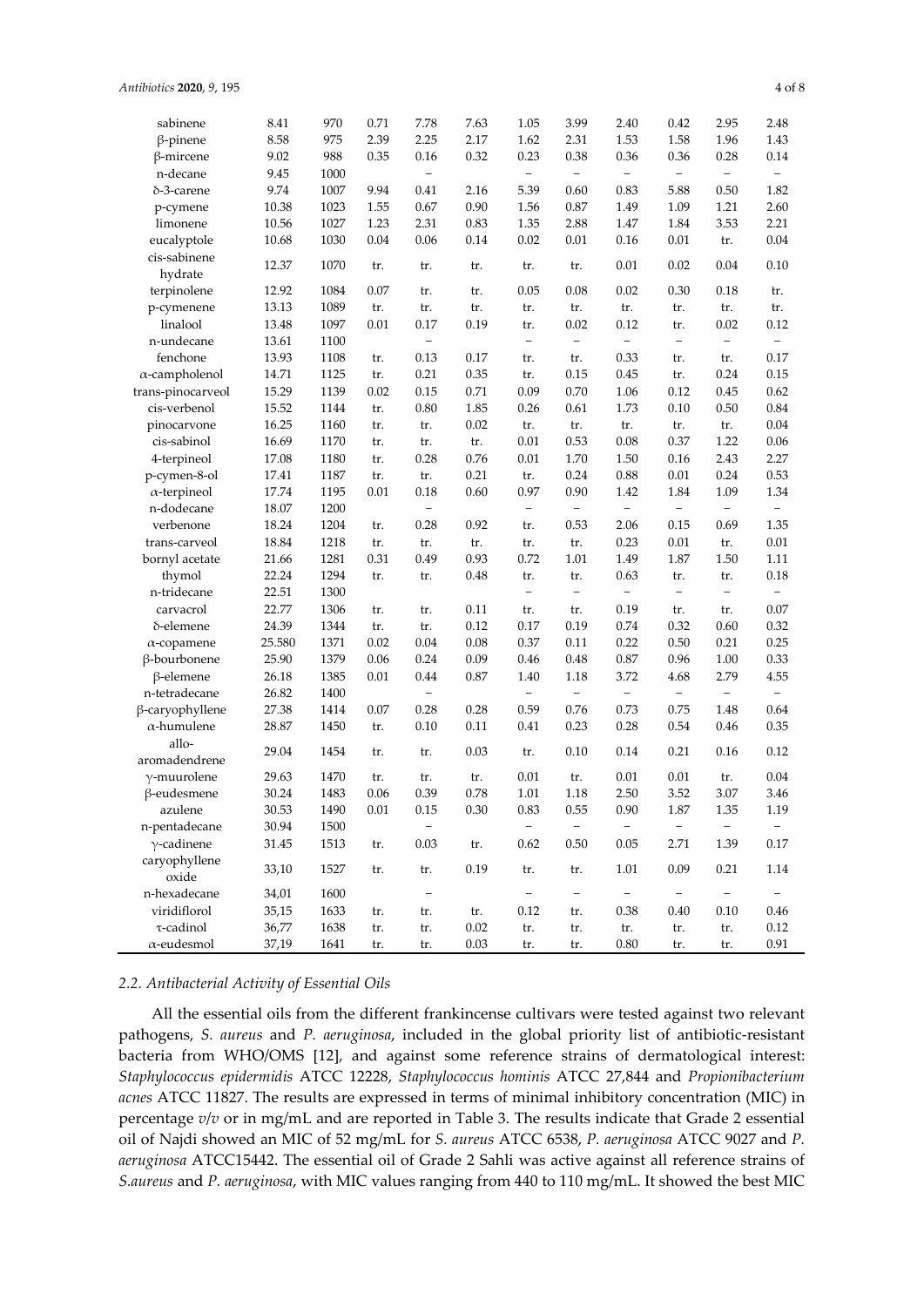values, ranging from 6.16 to 0.264 mg/mL, against bacterial strains of dermatological interest *S. epidermidis*, *S. hominis* and *P. acnes*.

| Cultivar | Essential<br>Oil | S. aureus<br><b>ATCC</b><br>25923 | S. aureus<br><b>ATCC 6538</b> | Р.<br>aeruginosa<br><b>ATCC 9027</b> | Р.<br>aeruginosa<br><b>ATCC</b><br>15442 | S.<br>epidermidis<br><b>ATCC</b><br>12228 | S. hominis<br><b>ATCC</b><br>27844 | P. acnes<br><b>ATCC</b><br>11827 |
|----------|------------------|-----------------------------------|-------------------------------|--------------------------------------|------------------------------------------|-------------------------------------------|------------------------------------|----------------------------------|
|          | Grade 1          | 25                                | 25                            | >25(>210)                            | >25(>210)                                | 6.2(52)                                   | 25(210)                            | >25(>210)                        |
| Najdi    | Grade 2          | 25(210)                           | 6.2(52)                       | 6.2(52)                              | 6.2(52)                                  | 50 (420)                                  | $>25$ ( $>210$ )                   | >25(>210)                        |
|          | Grade 3          | 12.5(112.5)                       | 12.5(112.5)                   | 12.5(112.5)                          | 12.5(112.5)                              | 25(225)                                   | >25(>225)                          | >25(>225)                        |
|          | Grade 1          | 25(210)                           | 12.5(105)                     | 25(210)                              | 25(210)                                  | 0.7(5.88)                                 | 25(210)                            | 25(210)                          |
| Sahli    | Grade 2          | 12.5(110)                         | 25(220)                       | 50(440)                              | 12.5(110)                                | 0.3(2.64)                                 | 0.7(6.16)                          | 0.03(0.264)                      |
|          | Grade 3          | 25(210)                           | 25(210)                       | >25(>210)                            | >25(>210)                                | 25(210)                                   | 25(210)                            | >25(>210)                        |
|          | Grade 1          | 25(200)                           | 25(200)                       | 25(>200)                             | 25(>200)                                 | 50 (400)                                  | $>25$ ( $>200$ )                   | >25(>200)                        |
| Houjri   | Grade 2          | 25(237.5)                         | 50 (475)                      | 25(237.5)                            | 25(237.5)                                | 1.5(14.25)                                | 0.3(2.85)                          | 0.07(0.66)                       |
|          | Grade 3          | 25(200)                           | 25(200)                       | 25(200)                              | 25(200)                                  | 25(200)                                   | 25(200)                            | >25(>200)                        |

**Table 3.** Antibacterial activity of essential oils expressed in terms of minimum inhibitory concentration (MIC) in %*v*/*v* or mg/mL (between brackets).

## *2.3. Antifungal Activity of Essential Oils*

The antifungal activity was determined against *C. albicans* ATCC 10,231 and *Malassezia furfur* ATCC 14521. All tested samples showed an interesting antifungal activity against *C. albicans* and *M. furfur*, with MIC values ranging from 54.56 to 0.240 mg/mL. In particular, Grade 2 essential oil from Najdi and Grade 1 essential oil from Sahli showed MIC values at the lowest tested concentration corresponding to a percentage *v*/*v* of 0.03 (≤0.252 mg/mL) against both fungal pathogens. The data were shown in the Table 4.

**Table 4.** Antifungal activity MIC values in %*v*/*v* and in mg/mL between brackets.

| <b>Essential oil</b> | Candida albicans ATCC 10231  | Malassezia furfur ATCC 14521 |
|----------------------|------------------------------|------------------------------|
| Grade 1 Najdi        | $≤0.03$ (≤ 0.252)            | $≤0.03$ (≤ 0.252)            |
| Grade 2 Najdi        | $\leq 0.03$ ( $\leq 0.252$ ) | $\leq$ 0.03 ( $\leq$ 0.252)  |
| Grade 3 Najdi        | $\leq$ 0.03 ( $\leq$ 0.270)  | $≤0.03$ (≤0.270)             |
| Grade 1 Sahli        | $\leq$ 0.03 (0.252)          | $≤0.03$ (≤0.252)             |
| Grade 2 Sahli        | 3.10(27.28)                  | $\leq 0.03$ ( $\leq 0.264$ ) |
| Grade 3 Sahli        | 1.50(54.56)                  | 1.50(54.56)                  |
| Grade 1 Houjri       | $≤0.03$ (≤0.240)             | $≤0.03$ (≤0.240)             |
| Grade 2 Houjri       | 1.50(14.25)                  | 0.15(1.425)                  |
| Grade 3 Houjri       | 1.50(12.60)                  | 0.07(0.588)                  |

#### **3. Discussion**

Data presented in Table 2 clearly indicate that there are major differences in the composition of the essential oils of three studied cultivars. All three grades of resin sample gave the highest value for α-pinene, similar findings reported by already mentioned authors [11] and a comparable range for α-pinene was noted in different fractions of the essential oil of *B. sacra* [13]. The percentage of monoterpenes and sesquiterpenes reported for the Grade 1 essential oil of Najdi showed similar values as reported for *Boswellia serrata* [14]. However, there is a major difference in the values recorded for αpinene in this study, which was 79.59%, while only 5.3% was reported for *B. serrata* [15].

The increased time of extraction through hydrodistillation in three cultivars has resulted in a reduction of monoterpenes, while at the same time the content in % of sesquiterpenes is increased. Moreover, on the basis of data collected, it can be stated that the same species of plants behave differently in terms of the yield of active components of essential oils under different environments. The Najdi sample showed a higher percentage for monoterpenes in all three grades compared to the other two frankincense samples.

Concerning the antimicrobial activity, it was interesting to note that both *S. aureus* and *P. aeruginosa* tested strains were susceptible to most of the essential oils obtained from the three different cultivars. As there are not many antimicrobials concurrently active against the above-mentioned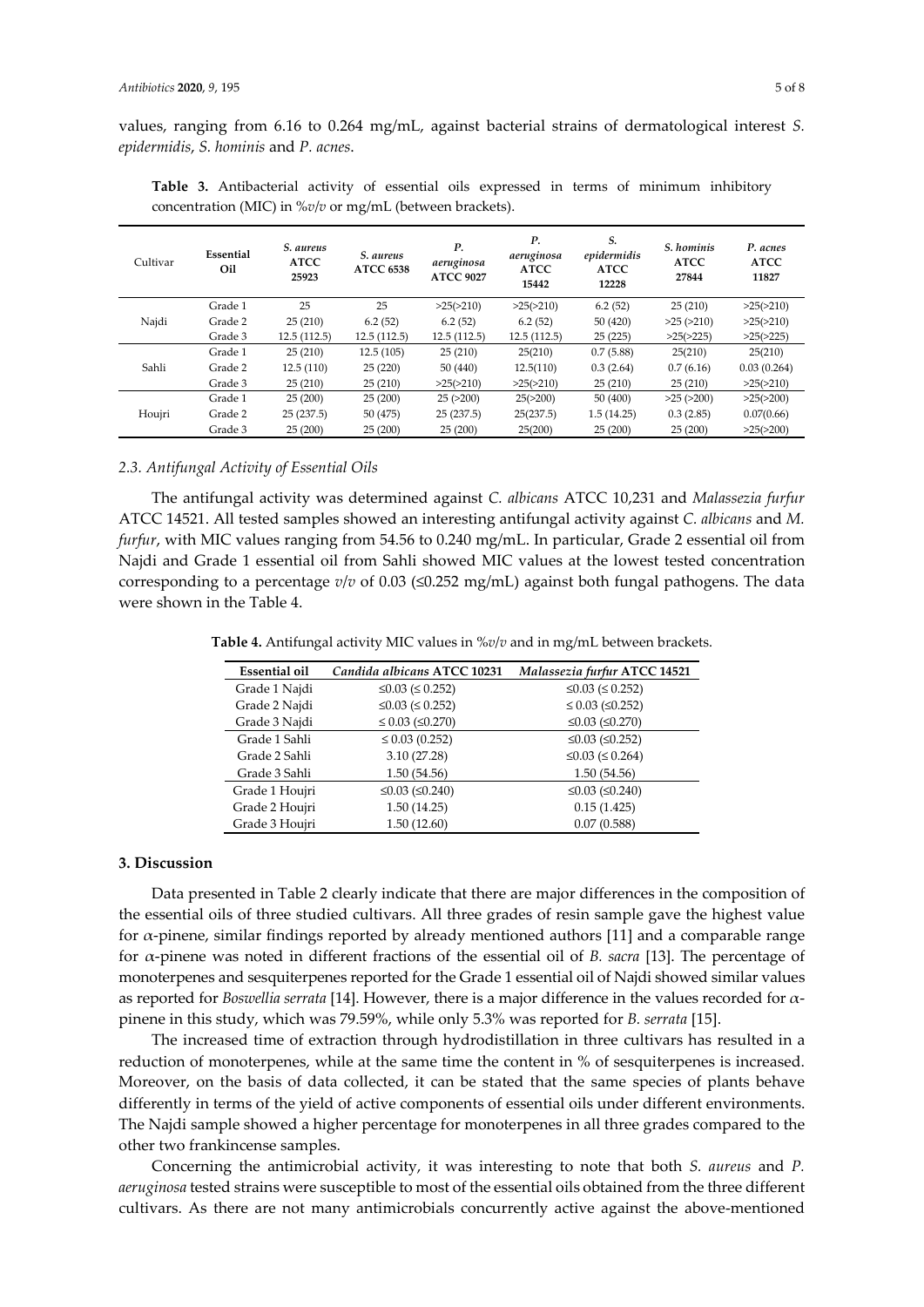pathogens, these results are relevant because there is a pressing demand for effective antimicrobials towards these microorganisms present on the WHO/OMS priority bacteria list. Therefore, tested essential oils could be a source for new anti-staphylococcal and anti-pseudomonal molecules. Grade 2 of Sahli showed a MIC at 0.264 mg/mL for *P. acnes*, an important pathogen of dermatologic relevance. The activity could be explained by a higher concentration of sesquiterpenes in the extracts obtained by subsequent hydrodistillation of 4 h.

A previous article on four essential oils from different *Boswellia* species showed a significant activity against *Candida tropicalis* and *C. albicans* [16]. In our study we found that all tested samples showed an interesting antifungal activity against *C. albicans* and *M. furfur* with MIC values ranging from 27.28 to 0.240 mg/mL. A high percentage of  $\alpha$ -pinene in all Grade 1 essential oils (and in general in monoterpenes) could explain the activity against tested fungal pathogens. Our findings could enable the use of frankincense oil blends in many fields, such as starting products for dermatological bacterial and fungal infections treatments.

In conclusion, GC-MS analysis of *B. sacra* essential oil indicates  $\alpha$ -pinene as its primary component. α-Pinene has been found to be one of the integral components of many other antimicrobial essential oils, and thus can be inferred as one of the main players in the antimicrobial activity of *B. sacra* essential oils. Indeed, many of the monoterpenoids putatively identified in our study have been previously reported to have a potent broad antimicrobial spectrum activity. Moreover, the occurrence of drug resistance towards an essential oil in a microorganism is very rare because of its multicomponent nature that necessitates modification of numerous targets [17].

#### **4. Materials and Methods**

# *4.1. Sample Collection*

The different *B. sacra* gum resins were purchased from local market, collected over a period from March to May 2016, and compared with authenticated samples preserved in the Herbarium Center of Nizwa University, Oman, under Voucher number UC29.

The sample named Najdi was obtained from a plateau behind the Dhofar Mountains, where a rapid decline in rainfall and moisture was noted in this region. At the same time, temperature variances rise and desert weather changes the climate of the plain, including the southern slopes. Though annual rainfall in the Jebel region ranges from 500–750 mm, precipitation in the Nejd is recorded only in traces. The sample named Sahli was obtained from valleys (Shabi) of the Dhofar region. The normal annual precipitation is around 110 mm but can be from 70 to 360 mm. July to August is usually the rainy period. The sample Houjri is from Jebel Samhan of the Dhofar region. The Jebel hill range forms a distinct agro-climatic region. Thick fogs are detained back through ranges from inner desert areas. Precipitation is predominantly high and it can be from 600 to 700 mm, the highest in the country, which supports an enduring flora cover.

# *4.2. Extraction of Essential Oils*

The essential oils from different cultivars of *B. sacra* were obtained through a hydrodistillation method using Clevenger-type apparatus. A total of 250 g of finely grounded frankincense oleogum resin was added to 2500 mL distilled water in a 5000 mL bottom flask placed in a heating mantle. Hydrodistillation was performed under atmospheric pressure at boiling temperature (about 100 °C) using a closed steam jacket. Following two hours of hydrodistillation, a Grade 1 essential oil of each oleogum resin was collected, whereas Grade 2 and Grade 3 essential oils were collected after 4 and 6 h of successive distillation of the same resin sample*.* Therefore, a total of nine gum resin essential oils were obtained. The resulted essential oils were collected, dried with anhydrous sodium sulfate, and kept in a dark glass bottle at 4° C until analyzed by gas chromatography–mass spectrometry (GC-MS).

## *4.3. GC/MS Analysis*

GC/MS analysis of obtained essential oils was carried out by using a Thermo Scientific DSQ II single quadrupole system of an EI (electron ionization) type, employed in full scan. The temperatures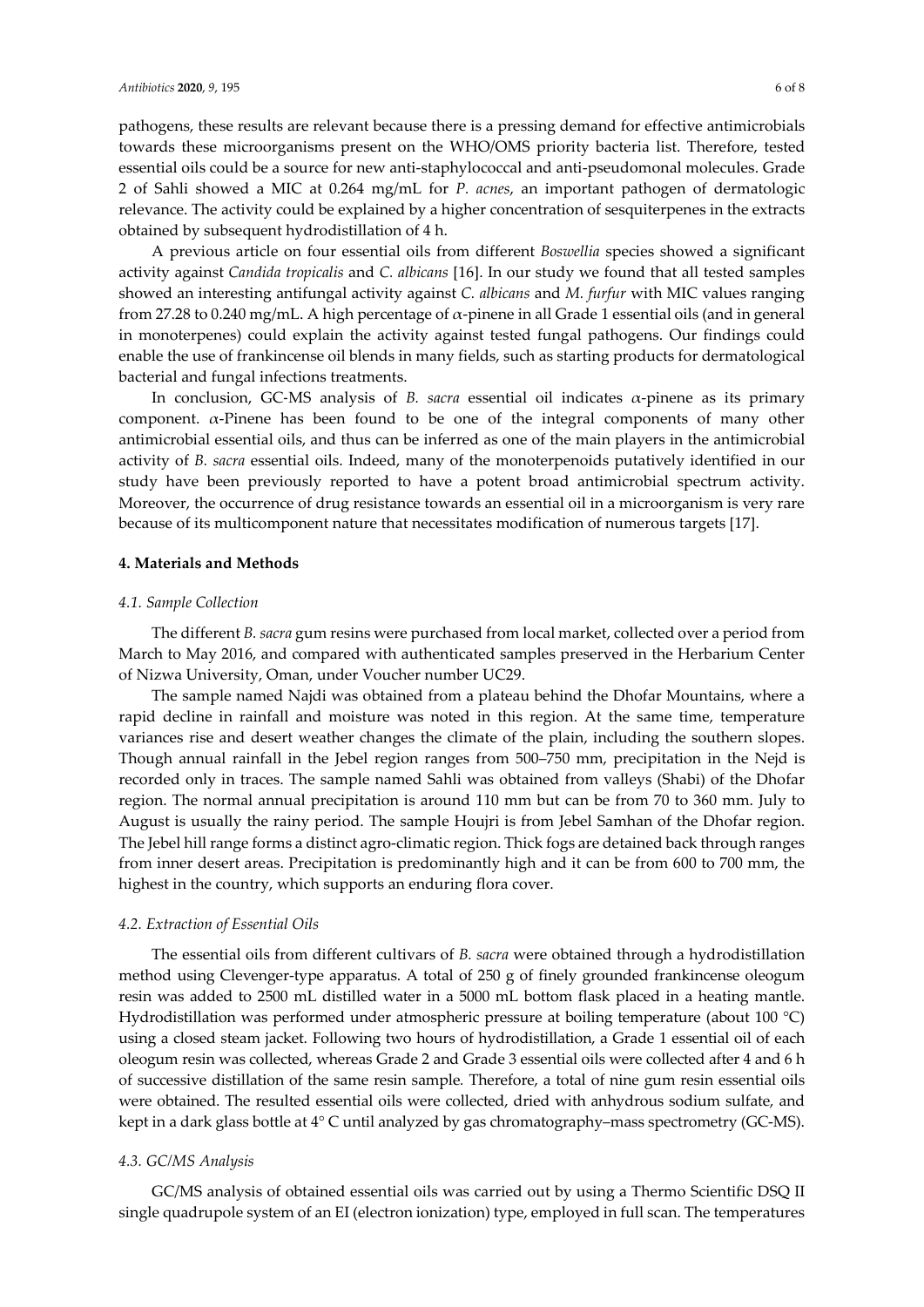of the injector and ion source were 265 °C and 260 °C, respectively. The capillary column was a ZB-WAX (30 m  $\times$  0.25 mm i.e., film breadth 0.25 µm, (Phenomenex, Italy)). The temperature of the oven was set and the column temperature started at 50 °C, was raised at 3 °C/min to 250 °C, and after that a second gradient was used to 300 °C at 40 °C per minute, which was then seized for 3 min under isothermal conditions. The flow rate of helium, the carrier gas, was 1 mL/min. A sample of 1μL was inoculated with a split ratio of 1:100. The temperature of the ion source was 260 °C, the temperature of the MSn transfer line was 265 °C and the temperature of the injector was 270 °C. Ionization voltage was 70eV and the mass range scanned was 35–550 *m*/*z*. Each oil component was identified on the basis of its retention index, relative to C8-C36 n-alkanes, from MS library searches using the NIST and Wiley GC-MS databases, and by comparison with mass spectral data in the literature.

The percent composition of the essential oil was computed by a standardization process from the GC peak areas, supposing identical mass response factor for all components. Triplicate analyses were prepared for each oil sample.

#### *4.4. Antimicrobial Activity, Minimum Inhibitory Concentrations (MICs) Determination*

The MICs of essential oils for seven reference bacterial strains (two strains of *Staphylococcus aureus* (ATCC 25923; ATCC 6538), two reference strains of *Pseudomonas aeruginosa* (ATCC 15442; ATCC 9027) and *Staphylococcus epidermidis* ATCC 12228, *Staphylococcus hominis* ATCC 27844, and *Propionibacterium acnes* ATCC 11827) were defined by means of an already described technique for a dilution antimicrobial susceptibility test for bacteria that grow aerobically (CLSI), with few amendments [18]. Concisely, 0.1 mL of essential oil was mixed with 0.1mL of culture medium (Mueller Hinton broth, Sigma-Aldrich, Milan, Italy) present in a well of a sterile 96-wells plate, and a 1:2 dilution series with broth medium was performed. A growth control and a negative sterile well control was included for each plate. A bacterial suspension  $(10 \mu L)$  from a suspension in NaCl 0.9% of isolated clusters, preferred from a 18 to 24 h agar plate and attuned to get a turbidity equivalent to a 0.5 McFarland standard, was added into the wells and the final test concentration of bacteria was approximately  $5 \times 10^6$  CFU/mL bacterial. The 96-well plates were incubated at 37 °C for 24 h and MICs were read by a microplate spectrophotometer (GloMax®-Multi Detection System, Promega Italia s.r.l, Milan, Italy) as the lowest concentration of the sample that fully suppresses bacterial growth in the microdilution wells and whose optical density (OD) at 570 nm is comparable to OD values of negative control wells (only medium, without inoculum).

Antifungal activity against *Candida albicans* (ATCC 10231) and *Malassezia furfur* (ATCC 14521) were evaluated in terms of MICs by using a similar micro-method but by employing Sabouraud broth (Sigma-Aldrich, Milan, Italy) or Sabouraud broth with added 2% olive oil in the case of *M. furfur*, as growth media, and with an incubation time of 48 h.

## **5. Conclusions**

This work aims to increase the number of substances available in the fight against infectious diseases and to combat the phenomenon of antibiotic resistance by promoting the use of alternative molecules in non-clinical settings (farms, food processing, airborne decontamination, etc.), preserving conventional antibiotics for clinical application in humans [17]. Worthy of further investigation is also a combination of approaches, combining *B. sacra* essential oils and conventional antibiotics against the global priority pathogens list of antibiotic-resistant bacteria.

**Author Contributions:** Conceptualization, L.R., V.D.S., D.S.; investigation, V.D.S., M.G.C., M.R.; data curation, L.R., V.D.S., D.S.; writing—original draft preparation, L.R.; writing—review and editing, V.D.S., D.S; funding acquisition, L.R. All authors have read and agreed to the published version of the manuscript.

**Funding:** This research was funded by Dhofar University, Sultanate of Oman, grant number DU/AY-2015-2016 FLAB-P002.2

**Acknowledgments:** The Board of Director and the Vice-Chancellor of Dhofar University are acknowledged for administrative support.

**Conflicts of Interest:** The authors declare no conflict of interest.